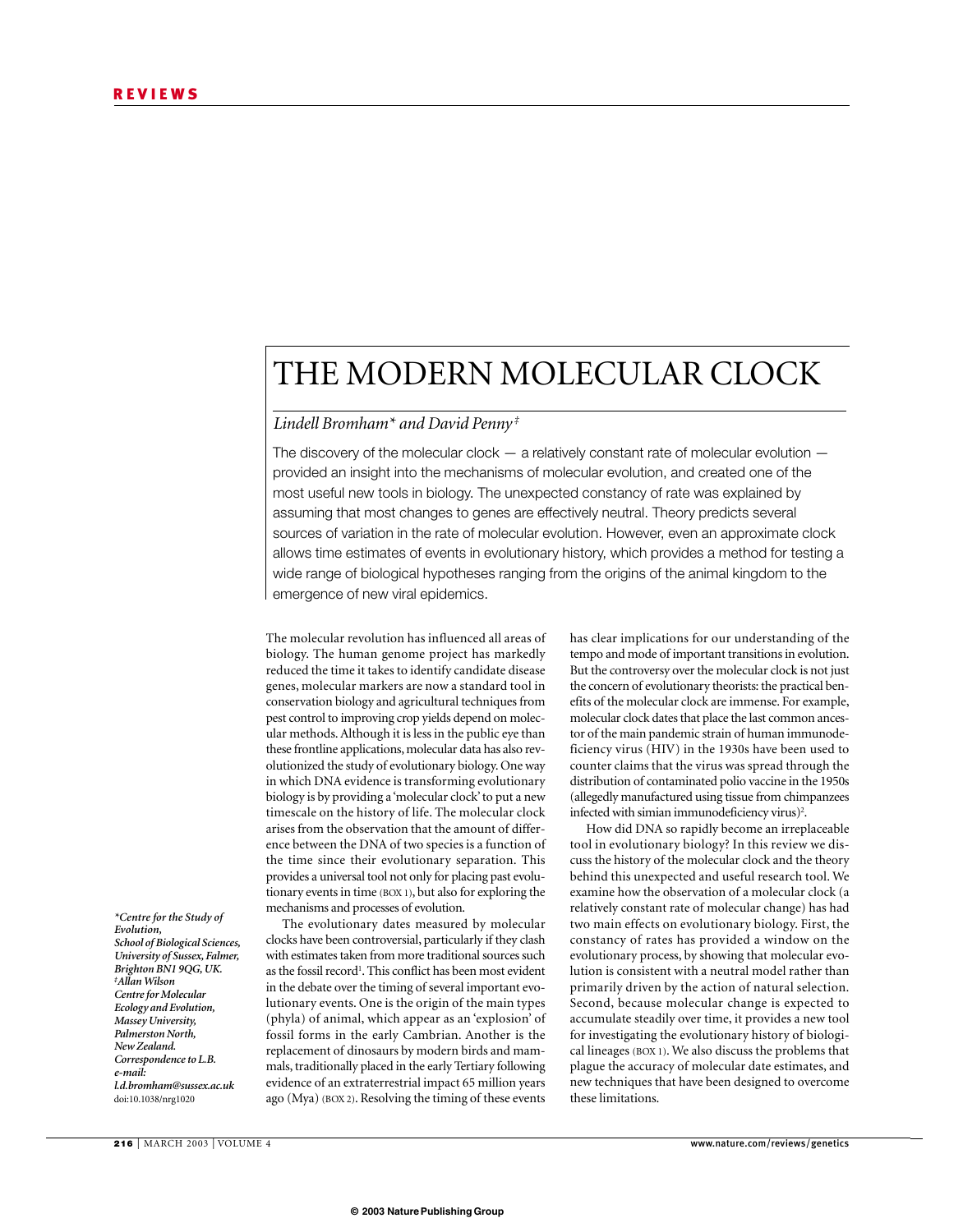## Box 1 | **Measuring evolutionary time with a molecular clock**

**The basic approach for estimating molecular dates is to take a measure of the genetic distance between species, then use a calibration rate (the number of genetic changes expected per unit time) to convert the genetic distance to time. There are many available methods, ranging from a simple division of genetic distance by a calibration rate to more sophisticated** MAXIMUM LIKELIHOOD26, 66 **or** BAYESIAN APPROACHES57, 64**, which estimate molecular dates along with other parameters of models of the DNA substitution process. The reliability of all molecular clock methods depends on the accuracy with which genetic distance is estimated, and on the appropriateness of the calibration rate.**

**The simplest way to estimate genetic distance is to count the number of differences between the DNA (or protein) sequences for a particular gene or genes. However, this approach will fail to count 'multiple hits' (repeated changes), so a model of sequence evolution is needed to estimate the true number of substitutions that have occurred, using the observed number**<sup>67</sup>**. Selection of the substitution model governs the accuracy of genetic distance estimates and is therefore crucial to the accuracy of molecular dating. The substitution model should account for not only the relative frequency of different types of substitution, but also the variation in substitution rate between sites.**

**To use genetic distance to estimate divergence time, a calibration rate is needed that states the amount of genetic change expected per unit of evolutionary time. Because rates of change can vary between taxa and between genes, the calibration rate is usually calculated for each data set using a known date of divergence to estimate the rate for the whole phylogeny. The known date is most commonly taken from the fossil record, but other sources include biogeography (for example, the formation of an island**<sup>10</sup>**) or sample dates for bacteria and viruses**2,62,63**. Calibration dates might be used to interpolate (that is, to estimate divergences that fall between calibration points), but are more commonly applied to extrapolation (in which the divergence to be estimated falls beyond the calibration point). However, extrapolation has few constraints on the variances and biases, so uncertainty increases with the distance between the calibration point and the estimated node. The choice of calibration date is crucial to the accuracy of molecular dates, as shown by the difference in date estimates from studies using the same data and methods but different calibration dates**<sup>48</sup>**. The variation in rate of molecular evolution between lineages warns against using a calibration rate calculated for one lineage to date another, often distantly related, lineage**1,28,48**. The validity of particular calibration dates is frequently the subject of debate**<sup>1</sup> **.Sources of variability in fossil calibration points include poor sampling (by region, time period or taxon), uncertainty in the geological date of the fossil and errors in identification or phylogeny.**

#### **Discovery of the molecular clock**

An early and unexpected finding from the molecular revolution was the discovery that a given protein has a characteristic rate of evolution, but that genes differ in their characteristic rates. Emile Zuckerkandl and Linus Pauling<sup>3</sup> compared protein sequences (particularly haemoglobins) from different species, plotting the number of amino-acid changes between the protein sequences against species age estimated from fossil evidence. They reported a strikingly linear rate of accumulation of amino-acid differences over evolutionary time. Other proteins also showed a constant rate of molecular evolution across species, but with each protein having a different characteristic rate: histones were exceptionally slow, cytochrome *c* was faster (but slower than haemoglobins) and fibrinopeptides were faster still. This relative equality of evolutionary rates for a given protein was unexpected; it had been assumed that, as with morphological evolution, there would be large variation in the rate of change both between species and over evolutionary time.

Motoo Kimura and Tomoko Ohta4 explained the constant characteristic rate for each protein by suggesting that most amino-acid changes in a protein were effectively neutral — that is, changing the amino-acid sequence had no influence on the fitness of an organism and, therefore, the rate of change was not affected by natural selection. This differed from previous models that had considered that most amino-acid changes would be either favourable (positively selected) or deleterious

(removed by selection) (FIG. 1a). Kimura and Ohta reasoned that advantageous mutations would be relatively rare, deleterious mutations would be rapidly removed by selection and that a large proportion of possible aminoacid changes would have no practical effect on the functioning of the protein (FIG. 1b). The rate of accumulation of these neutral mutations would be influenced only by the mutation rate, and so would be relatively constant, as long as the base mutation rate remained unchanged (BOX 3). This is a fundamental result; it predicts that the long-term rate of neutral molecular evolution in species is the same as the neutral mutation rate in individuals.

If most amino-acid changes are neutral, or deleterious, then the predicted constant rate of protein change produces a molecular clock. But why do different proteins have different characteristic rates of change? The differences in characteristic rates could be explained by assuming that proteins varied in the proportion of amino-acid positions that were neutral (so that changing the amino acid had no selective effect) or constrained (so that any mutation was probably deleterious). Dickerson<sup>5</sup> compared what was then known about the protein structures of histones, cytochrome *c*, haemoglobins and fibrinopeptides, and concluded that their different rates of change could be explained by the proportion of neutral sites that each protein contained — the greater the proportion of neutral sites, the faster the rate of molecular evolution. According to this model, the rate of gene evolution is governed by the overall mutation rate and the proportion of sites at which changes are neutral<sup>6</sup> (FIG. 1b). In this way, the

MAXIMUM LIKELIHOOD The maximum-likelihood method takes a model of sequence evolution (essentially a set of parameters that describe the pattern of substitutions) and searches for the combination of parameter values that gives the greatest probability of obtaining the observed sequences.

BAYESIAN APPROACH A method that selects the tree that has the greatest posterior probability (the probability that the tree is correct), under a specific model of substitution.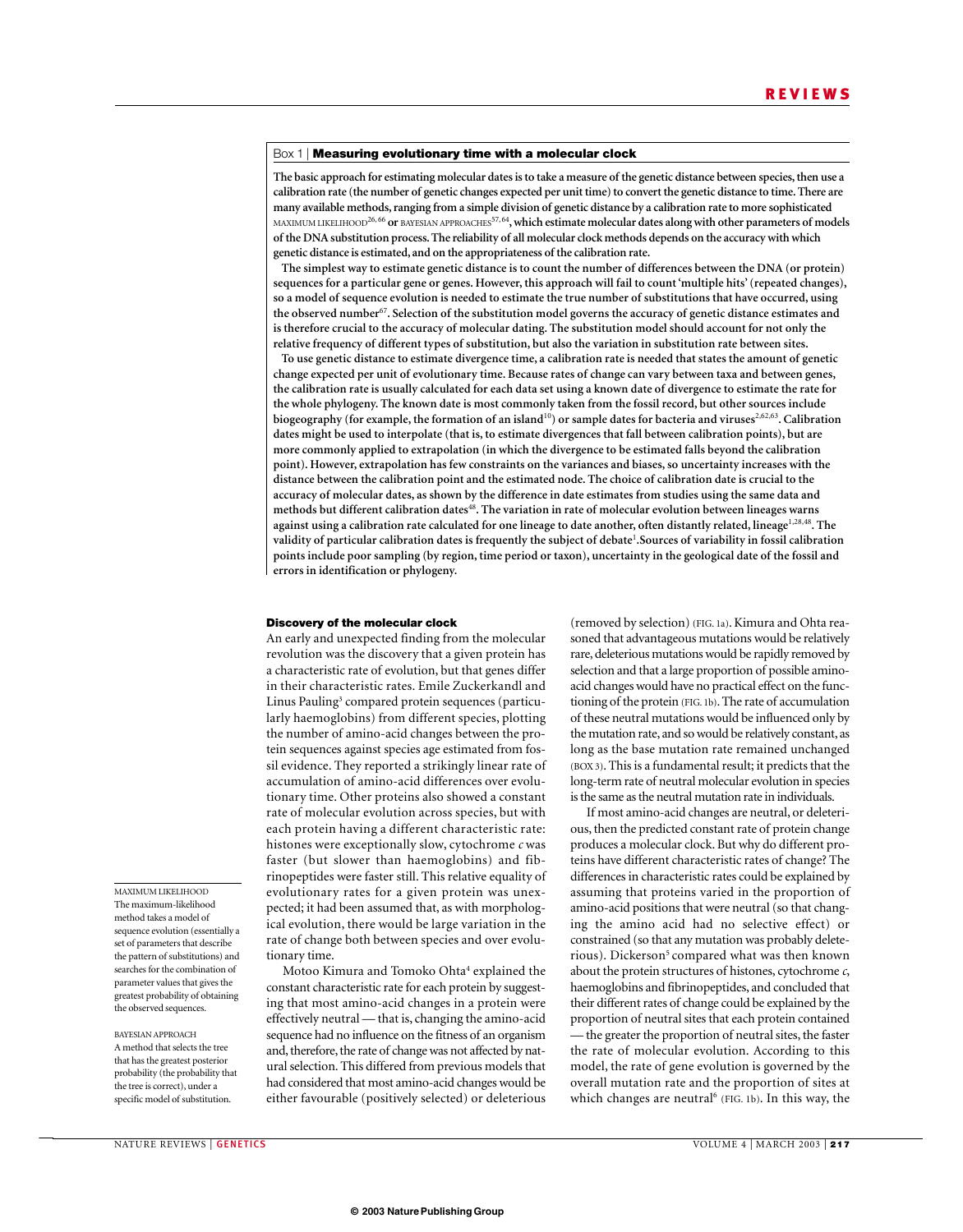neutral theory transformed comparative biochemistry. Previously, the amino acids that changed between species were considered important; now the constant sites are considered the most functionally important. Recent attempts to measure the proportion of aminoacid changes that are driven by selection might further inform this model of molecular evolution<sup>7</sup>.

Initially, there was a controversy over whether neutral evolution was 'non-Darwinian'8 . However, the two phenomena explained by the neutral theory — the rate of fixation of mutations and the high level of polymorphisms in natural populations — were predicted qualitatively by Darwin<sup>9</sup>: "Variations neither useful nor injurious would not be affected by natural selection, and would be left either a fluctuating element, as perhaps we see in certain polymorphic species, or would ultimately become fixed…". This is a concise and prescient statement of the neutral theory: that neutral mutations ("variations neither useful nor injurious") would result in polymorphisms ("fluctuating elements") that could become fixed in the population. The neutral theory also echoes Darwin's emphasis that variation arises constantly, irrespective of any "needs" of the organism, and his demonstration of the unity of the evolutionary processes that underlie changes at the level of species, phyla and kingdoms. So, the neutral theory has contributed significantly to the neo-Darwinian understanding of evolutionary processes.

## **The molecular clock is a 'sloppy' clock**

The neutral theory predicts that, for a given mutation rate and proportion of neutral sites, the rate of molecular evolution should be constant. This constancy of rates is broadly supported by observation: the amount of divergence between genes tends to increase with the time since evolutionary separation, and in many cases the increase seems linear, as in the classic example of globin genes<sup>3</sup>. In a more recent example, the nucleotide distance between sister species on **Hawaiian islands, plotted against geological estimates** POISSON DISTRIBUTION

of island age, gave impressively linear relationships for both birds and fruitflies<sup>10</sup> (FIG. 2). However, empirical studies have also shown a great deal of variation in the rate of molecular evolution. The neutral theory allows for two sources of rate variation in the molecular clock: the 'sloppiness' of the 'tick rate' and changes in the mutation rate. These types of rate variation do not necessarily arise from different mechanisms. However, they do give rise to two types of error in molecular date estimates that contribute to 'residual effects' (unevenness of substitution rate in a lineage) and 'lineage effects' (variation in substitution rate between lineages) on the rate of molecular evolution<sup>11</sup>.

#### **A variable 'tick rate'**

The molecular clock is probabilistic, not deterministic — it ticks at irregular intervals, not regularly as does a metronome. This distribution of intervals between substitution events ('ticks') — commonly described by a POISSON DISTRIBUTION<sup>12</sup> - adds large confidence intervals to date estimates because the time taken to produce the observed substitutions cannot be known precisely. In fact, the molecular clock is generally even sloppier: observations indicate that the pattern of substitution intervals for many genes has a broader distribution, which might be described as an 'overdispersed' Poisson distribution<sup>11,13,14</sup>. So, where does this extra variation come from?

Many processes could affect the number of substitutions per unit time, primarily by changing the balance between the relative influences of selection and drift, either for specific genes or sites in genes, or across whole genomes. The three-dimensional structure assumed by proteins has an important effect on the patterns of substitutions, as modelled by a structurally constrained neutral model<sup>15</sup>: although many sequences can fold to the same three-dimensional structure, different sequences have different numbers of 'neighbours' that they can mutate to and still maintain thermodynamic stability. Neighbouring sequences will tend to have similar proportions of variable sites: for

#### Box 2 | **Controversial clocks for explosive radiations**

**Molecular clocks have been applied to a wide range of evolutionary questions, but none has attracted the degree of controversy that has surrounded molecular date estimates for several evolutionary radiations — the 'Cambrian explosion' of animal phyla and the radiations of modern birds and mammals in the early Tertiary**<sup>1</sup> **. These explosive radiations are part of a series of mass extinctions followed by rapid evolutionary radiations inferred from the global fossil record — a pattern that is considered to have fundamentally shaped the history of life. But molecular dates for the origins of animal phyla**<sup>27</sup> **and orders of mammals and birds**<sup>68</sup> **are generally twice as old as the dates of origin indicated by the fossil record. DNA evidence has been used to argue that these explosive radiations are an artefact of a disjunct fossil record: the early history of the animal kingdom, and modern birds and mammals, could simply be hidden from view. Conversely, many palaeontologists suggest that the discrepancy between molecular and palaeontological dates shows that molecular clocks can be systematically inaccurate, because some process associated with explosive radiations could speed the molecular clock**69,70 **(although no supporting evidence has yet been found for this hypothesis** <sup>49</sup>**).**

**Resolving this controversy is important not only for assessing the reliability of molecular dates, but also for understanding the mechanisms of** MACROEVOLUTION**. Some researchers suggest that the pace and degree of change in explosive radiations is too great to be explained by Darwinian** MICROEVOLUTIONARY **processes, and that special mechanisms** must be invoked, such as rapid change by developmental macromutations involving the HOX GENE COMPLEX<sup>70,71</sup>. Research **into the dynamics of molecular evolution, and the development of more sophisticated molecular dating methods, will contribute to this important debate.**

A discrete frequency distribution of the number of independent events per time interval, for which the mean value is equal to the variance.

MACROEVOLUTION Evolution at, or above, the level of species; the patterns and processes of diversification and extinction of species over evolutionary time.

**MICROEVOLUTION** The process of evolution in populations: changing allele frequencies over generations, due to selection or drift.

HOX GENE COMPLEX A group of linked regulatory genes that are involved in patterning the animal body axis during development.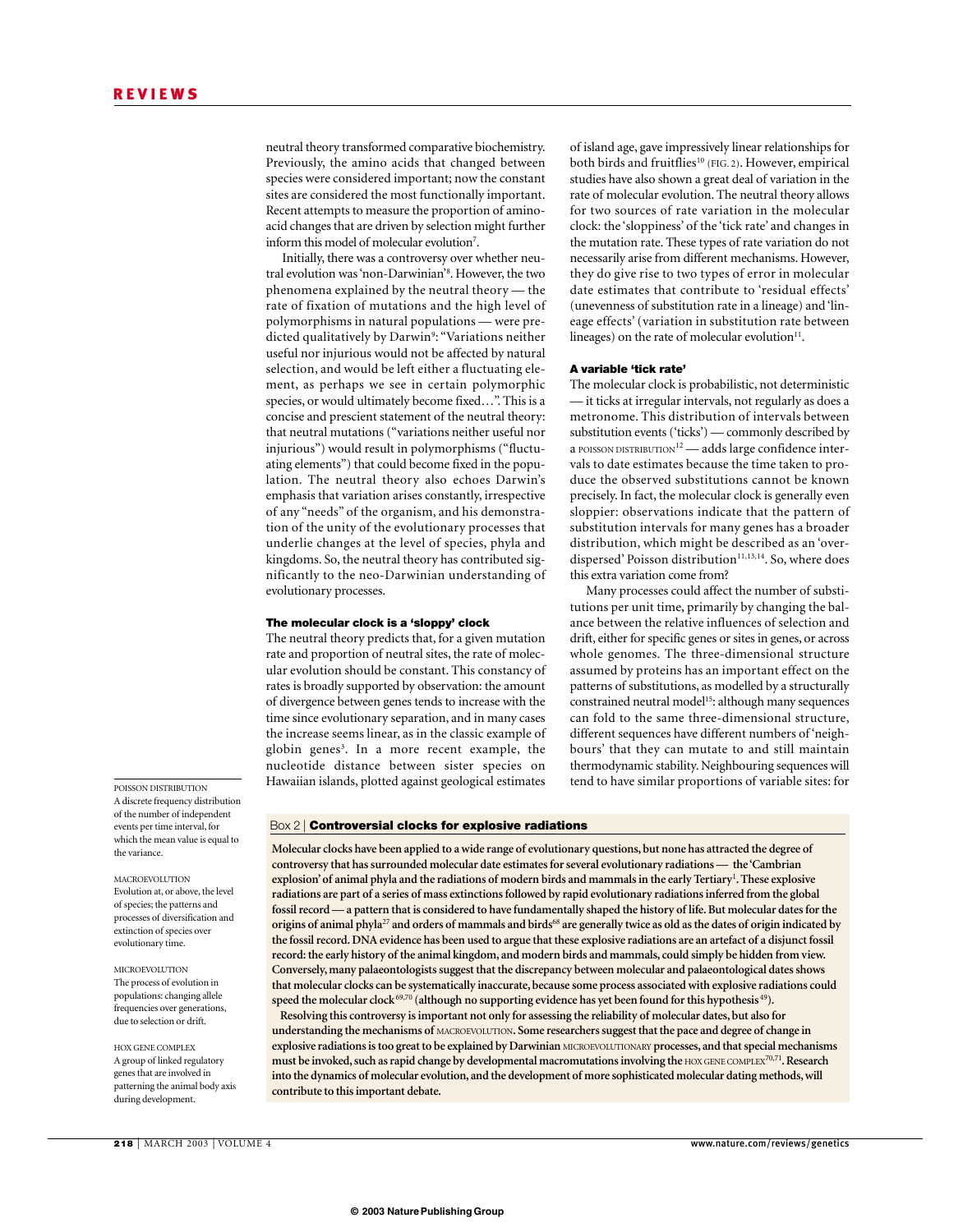## REVIEWS

example, sequences for which many sites can change and maintain three-dimensional structure will tend to have neighbouring sequences that also have many variable sites, and so neighbours will tend to have similar rates of molecular evolution. This autocorrelation between substitution rates for neighbouring sequences will also show a higher variance in the number of substitutions per unit time than is expected from a simple Poisson process. As the three-dimensional structure of a protein evolves, the position and proportion of variable sites in the sequence is expected to change over time — a process described by the covarion model of protein evolution<sup>6,16</sup>.

In addition, the strength of selection on particular sites can change, producing bursts of substitutions as a molecule is adapted to a new role or responds to changes in another part of the genome. For example, ruminants (such as cattle) and leaf-eating langur monkeys have independently evolved herbivory, exploiting a food resource that poses biochemical challenges. They have co-opted several existing enzymes (such as lysozyme and ribonuclease) into the task of leaf digestion and the genes that code for these proteins show a burst of amino-acid changes as the proteins evolve into their new role<sup>17,18</sup>.

Not only can particular sites in a gene undergo a change in selection pressure, but also the selection coefficient of an entire gene can change. This is most obvious in pseudogenes — copies of a gene that have been rendered non-functional by mutation. Thereafter, any change to the non-functional sequence has no further effect on fitness, so all substitutions are neutral. Pseudogenes, and other sequences with no effect on fitness, have a fast rate of molecular evolution because most changes to the sequence are allowed. Similarly, the patterns of selection in duplicated copies of a gene might change as they evolve new roles, and this might be reflected in the rates of molecular evolution. Although it is possible that the overall rate of adaptation or morphological change of a species might influence the molecular clock, so far there has been little evidence to support this proposition from either experimental studies<sup>19</sup> or comparative analyses<sup>20,21</sup>.

Another source of variability comes from the effect of population size on the rate of fixation of mutations. Tomoko Ohta<sup>22,23</sup> extended the neutral theory by recognizing the critical role of effective population size (FIG. 1c ; BOX 4). Small populations are more severely affected by stochastic fluctuations in allele frequencies, so genetic drift (random sampling error on allele frequencies) can overpower selection for alleles with small selection coefficients. Therefore, the fixation of nearly-neutral alleles of small selective effect is expected to be greatest in small populations23,24. So, if a population undergoes a marked reduction in population size due to an environmental catastrophe, this event might be accompanied by a burst of fixation of nearly-neutral alleles. In this way, population fluctuations might add to the sloppiness of the molecular clock.

What is the practical effect of the unevenness of



Figure 1 | **Selectionist, neutral and nearly neutral theories. a** | Selectionist theory: early neo-Darwinian theories assumed that all mutations would affect fitness and, therefore, would be advantageous or deleterious, but not neutral. **b** | Neutral theory: the neutral theory considered that, for most proteins, neutral mutations exceeded those that were advantageous, but that differences in the relative proportions of neutral sites would influence the rate of molecular evolution (that is, more neutral sites would produce a faster overall rate of change) (BOX 3). **c** | Nearly neutral theory: the fate of mutations with only slight positive or negative effect on fitness will depend on how population size affects the outcome (BOX 4). Figure modified with permission from REF. 22.

substitution rate? Some researchers assume, as a working model, that fluctuations in rate will be scattered randomly over the phylogeny. If so, then local variations in substitution rate might average out over long timescales, and simply add noise to the molecular clock, making date estimates imprecise. Molecular clock techniques can be designed to express the sloppiness that arises from the variation in substitution intervals by modelling the substitution process as a Poisson process<sup>25,26</sup>. The confidence intervals around the date estimates using this technique can be very large, showing the importance of considering variability when using molecular clocks to estimate dates of divergence<sup>27</sup>. But, in addition to imprecision arising from the variability in the substitution process, the tick rate of the clock can also vary consistently between different species, such that some branches of the phylogeny have a faster rate of molecular evolution than others. In this case, molecular date estimates could be systematically inaccurate<sup>28</sup>.

## **Different rates for different groups**

Although it is broadly true that the longer two species are separated, the more protein or DNA differences will accumulate between them, the nearly neutral theory of molecular evolution (BOX 4) leads us to expect that the rate of molecular evolution can vary in three ways: through changes to mutation rate, population size or selective coefficients. Because these factors can differ between species or over time, they give rise to lineage effects (variation in substitution rate between species)<sup>11</sup>.

Mutation rate clearly varies between taxa<sup>29</sup> and much of this variation is due to differences in repair equipment (biochemical factors). Mutations arise both through errors during DNA replication, and through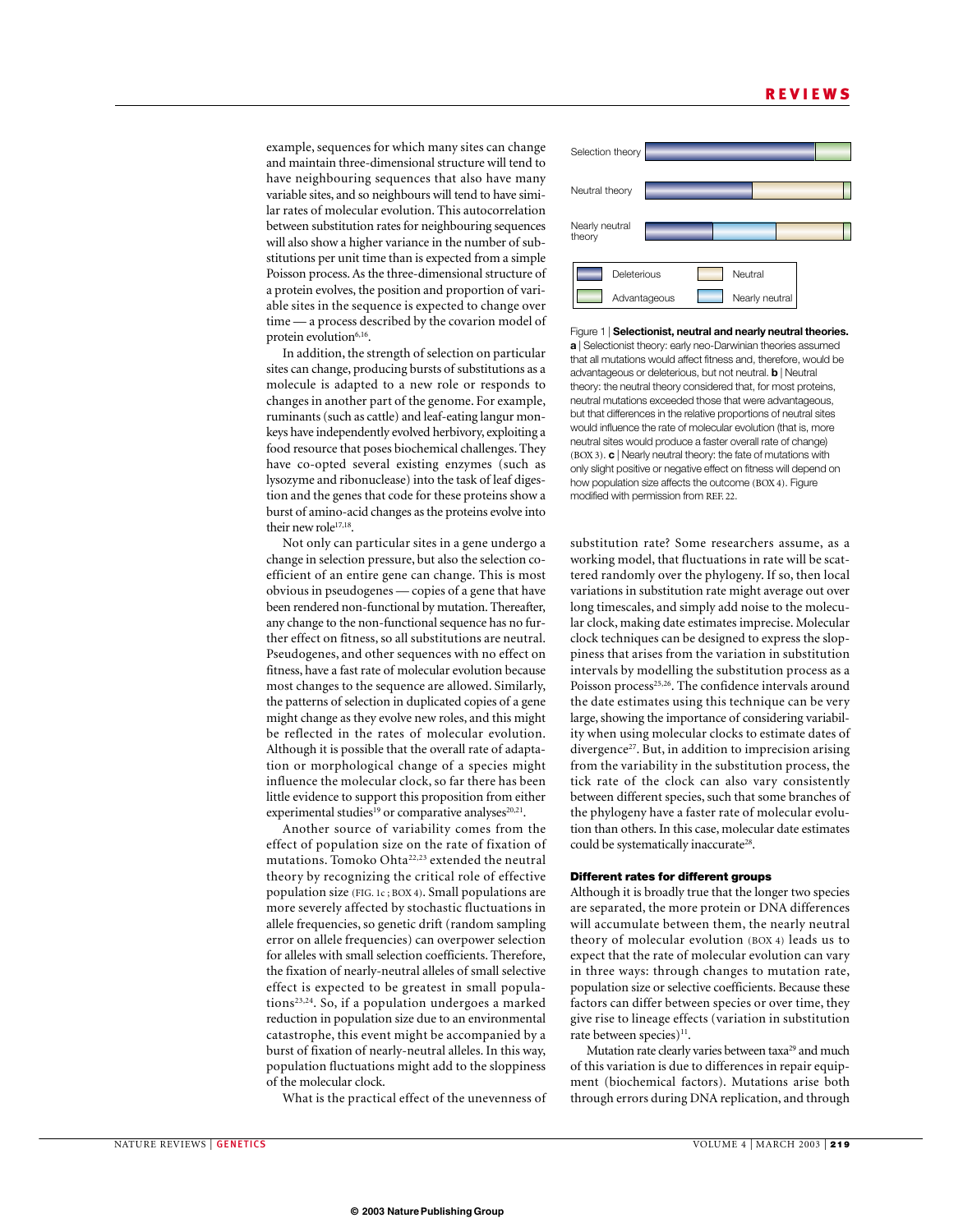damage that is not repaired. Both of these processes are governed by an array of enzymes that can vary in repair efficiency between species (and might have different effects on different types of mutation<sup>30</sup>). RNA viruses provide an extreme example: they copy their genomes using highly error-prone RNA polymerases or reverse transcriptases that lack proofreading function. This contributes to the high rates of molecular evolution in the retrovirus HIV — around a million times faster than the rate of evolution of mammalian genomes, which use a battery of replication and repair enzymes to reduce the mutation rate.

But DNA-repair efficiency varies even among species with similar genomes. For example, murid rodents (rats, mice and hamsters) have less efficient excisionrepair mechanisms than humans<sup>31</sup> and this is consistent with the higher rate of molecular evolution in murid rodents than in hominids<sup>32</sup>. Even within mammalian cells, different replication and repair enzymes vary in mutation rate: mitochondrial DNA is copied by DNA polymerase-γ, which has a higher error rate than other mammalian DNA polymerases, and this contributes to the higher mutation rate of mitochondrial genes over nuclear genes. Furthermore, the error rate of repair enzymes can be altered by mutation, leading to variants with higher or lower rates of mutation, which can increase in frequency due to drift, or could be selected for under some conditions.

Because the mutation rate is affected by the biochemical properties of replication and repair enzymes, it can be altered by mutations in these enzymes that make them more, or less, error prone. This variation in mutation rate between individuals can be selected for under certain conditions. Laboratory experiments on bacteria show that a 'mutator' allele, which raises the mutation rate, can be indirectly selected for because it increases the chance of an advantageous mutation arising<sup>33</sup>. But high mutation rates carry the cost of an increased number of deleterious mutations, leading to a compromise mutation rate that balances the costs and benefits of mutation and repair. The mutation rates of complex eukaryotes also show evidence of being shaped by selection, which balances the costs of improved accuracy and repair against the costs of deleterious mutations, as DNA-repair rates are neither at the maximum achievable level nor at the minimum toler-

able level, and it is possible that different species evolve different optimum mutation rates.

The mutation rate can also be influenced by the LIFE HISTORY of a species and, potentially, by environmental variables. If by-products of the metabolic process such as oxygen radicals — have a mutagenic effect on DNA34, then species with higher metabolic rates might generate higher concentrations of mutagens and incur more DNA damage<sup>35</sup>. This is consistent with the observations that ECTOTHERMS have lower substitution rates than ENDOTHERMS<sup>36</sup>, that smaller-bodied species of vertebrates with faster metabolic rates have higher substitution rates than larger-bodied species $35,37-39$  and that animal mitochondria, which are at the site of oxidative phosporylation, have a higher rate of molecular evolution than nuclear rates $34$  (it would be interesting to extend these studies to plants, in which the rate of mitochondrial and chloroplast evolution seems not to be faster than nuclear evolution). However, there is, as yet, no evidence that environmental temperature influences the rate of molecular evolution<sup>40,41</sup>.

Even species with the same basic DNA replication efficiency per cell division could vary in the rate of accumulation of DNA copy errors. For a given rate of copy error, a species that copies its DNA more frequently per unit time (for example, mice, which can produce offspring within three months of birth) will accumulate more copy-error mutations per unit time than a species with a longer generation time (for example, humans, who take more than a decade to reach maturity). In this sense, the mutation rate might be best measured as a per-generation rate, particularly in animals that have separate germline and somatic cells. The predicted correlation of generation time with mutation rate<sup>24</sup> has been supported by studies that compare the rates of molecular evolution with generation time (or its correlate, body size) across a range of genes for several vertebrate species<sup>35,37–39</sup>. The generation time effect is complicated by the relative contribution of DNA damage to the mutation rate — DNA damage that accumulates between cell divisions could be independent of division rate, even though it might only be repaired during cell proliferation<sup>42</sup>.

The nearly neutral theory also predicts that any consistent effect on effective population size could influence substitution rate (BOX 4). These effects include ecological factors (such as a reduced population size on

#### LIFE HISTORY The reproductive strategy of an organism.

#### **ECTOTHERM**

A 'cold-blooded' organism, such as a reptile, for which body temperature is dependent on the environment.

#### ENDOTHERM

A 'warm-blooded' organism, such as a mammal or bird, for which body temperature is maintained independently of the environment.

#### EFFECTIVE POPULATION SIZE

 $(N_e)$ . The equivalent number of breeding adults in a population after adjusting for complicating factors, such as reproductive dynamics. It is usually less that the actual number of living or reproducing individuals (the census population size N).

#### FIXATION

An increase in allele frequency to the point at which all individuals in a population are homozygous.

## Box 3 | **The neutral theory and the molecular clock**

According to the neutral theory of Kimura<sup>4,72</sup> (FIG. 1b), the overall mutation rate  $(\mu)$  is the sum of deleterious  $(\mu^-)$ , **neutral (**µ**º), and positive (**µ+ **) mutations,**µ **=** µ− + µ**º** + µ**+. The theory focused on neutral mutations because advantages mutations (**µ+ **) were considered relatively rare, and in large populations deleterious mutations (**µ− **) would be eliminated by negative selection. The mutation rate is expressed per individual per unit time — which might be per generation, per year or per cell replication. The other parameter required is the** EFFECTIVE POPULATION SIZE **(Ne ). For a haploid taxon, the** number of mutations per time period = N<sub>e</sub>. µ°, the probability of fixation of a neutral mutation = 1/N<sub>e</sub> and, therefore, the number of neutral mutations fixed per time period =  $N_e$ .  $\mu$ °/ $N_e$  =  $\mu$ °.

**In other words, although a larger population produces more mutations, the probability of a specific mutation being** FIXED **into the population declines proportionally with population size. So, according to a neutral model, population size cancels out to leave the molecular evolution rate determined by the mutation rate (**µ**º). For diploids, the mutations** double (2N<sub>e</sub>), but the probability of fixation halves (1/2N<sub>e</sub>) and so population size still cancels out.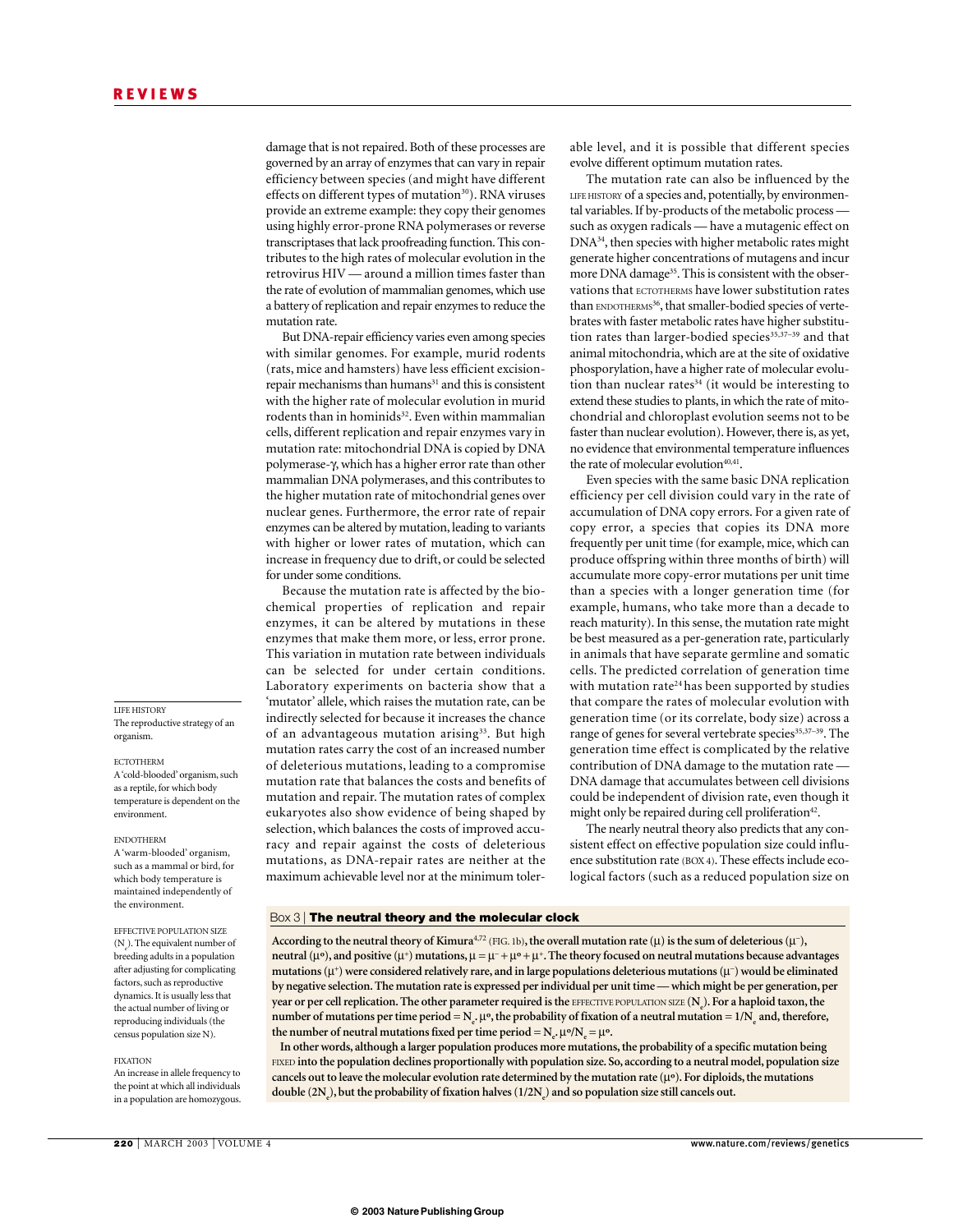islands<sup>43</sup>), correlates of life-history evolution (such as inbreeding or EUSOCIALITY<sup>44</sup>) and aspects of niche or lifestyle (such as endoparasitism<sup>45</sup>). It is possible that the population size effect could also account for the intriguing association between the diversification rate of flowering plant lineages (speciation minus extinction) and rates of molecular evolution<sup>46</sup>. Given the lack of a relationship between phenotypic evolution and molecular rates<sup>19-21</sup>, it seems unlikely that the observed faster rate of molecular evolution in more rapidly diversifying lineages is a result of species adapting to new niches. However, it could be related to population size effects if rapidly speciating lineages undergo frequent population subdivision<sup>40</sup>.

#### **How reliable is the molecular clock?**

The molecular clock allows a valuable insight into the biochemical, selective and population processes that underlie genetic evolution. It also provides a remarkable tool for investigating evolutionary history: if the rate of molecular evolution is relatively constant, then the amount of genetic difference between two species gives a measure of the time since their evolutionary separation (BOX 1). This molecular timescale can provide insights into the history of all organisms from which we can obtain genetic sequences. This is valuable in the case of organisms with no fossil record — such as viruses — or for which the sampling of the fossil record is patchy in time or space. Because of the universality of DNA (or RNA), molecular clocks can reach all timescales of evolution, from population divergences to the last common ancestor of the five kingdoms of life.

But this apparently simple technique has resulted in some controversial molecular dates. Some seem to contradict other lines of evidence, such as the study that produced a molecular date estimate for the split between kingdoms that is markedly younger than the earliest fossils<sup>47</sup>. Other molecular dates have been used to challenge the reliability of the fossil record, and engendered debate over the tempo and mode of macroevolution, such as the discrepancy between molecular and fossil dates for the origin of animal phyla (BOX 2). In some cases, molecular dates produced by different methods

contradict each other<sup>1,48,49</sup>. These controversial cases should act as a warning when interpreting molecular dates. This is problematic when molecular clocks are applied to groups for which no other historical information is available for comparison, such as the origins of new emerging diseases such as HIV (REF. 2).

Molecular evolutionary theory leads us to expect two types of error in molecular clock estimates. First, the sloppy nature of the substitution rate results in large variance around the amount of genetic difference expected for any given time period, adding a large degree of imprecision to molecular date estimates<sup>27</sup>. Second, the nearly neutral theory predicts that the rate of molecular evolution is influenced by mutation rate, population size and the relative proportions of sites with different selective coefficients; these factors might differ between genes, between species and over time, potentially resulting in consistent bias in date estimates<sup>28</sup>. Molecular dating techniques must take into account both the imprecision and potential bias of date estimates.

Problems with the accuracy and precision of molecular clocks can be demonstrated by comparing studies that use different genes, calibrations or methods, and produce different date estimates for the same divergence<sup>48</sup>. For example, published molecular dates for the split between rodents and primates vary by as much as 100% (REF. 48). Part of the difficulty of assessing the reliability of molecular clocks is that molecular dates are frequently presented as point estimates, or with sample errors that represent the difference between estimates in the same study. Few studies present molecular date estimates with confidence intervals that accurately portray the variance in the clock due to the sloppiness of the tick rate, or the lineage variation in rates. Such confidence intervals allow molecular dates to be used to test evolutionary hypotheses within the bounds of the accuracy and precision of molecular clocks, by asking whether the range of possible date estimates is consistent with a specific evolutionary hypotheses $26$  (for example, that the animal phyla arose in the early  $Cam *bin*$ (BOX 2). They would also allow the identification of cases for which molecular date estimates from differ-

#### **EUSOCIALITY**

A life-history strategy in which only a subset of members of a group produce their own offspring, and others act as nonreproductive helpers, as in honeybees or naked molerats.

#### GENETIC DRIFT

The random fluctuation that occurs in allele frequencies as genes are transmitted from one generation to the next. This is because allele frequencies in any sample of gametes that perpetuate the population might not represent those of the adults in the previous generation.

#### VARIANCE

A measure of the variation around the central class of a distribution (the average squared deviation of the observations from their mean value).

Box 4 | **The nearly neutral theory: population size and the molecular clock**

**Tomoko Ohta**22–24 **provided an important extension of the neutral theory by recognizing the crucial role of effective population size in the influence of selection. Slightly deleterious mutations will tend to be removed by selection in very large populations; however, they can be fixed by chance in smaller populations in which selection can be overpowered by random sampling events** (GENETIC DRIFT)**. Ohta showed that the fixation of these nearly neutral mutations with small selection coefficients (***s***), whether positive or negative, would be governed by chance events in small populations, just as if** they were neutral. So, a mutation would be effectively neutral if  $|s| < 1/4N$ <sub>s</sub>, where N<sub>r</sub> is the effective population size. In **other words, whether a mutation behaves according to the neutral expectation is determined not simply by the selection** properties of the mutation (*s*), but also the size of the population in which it arises (N<sub>e</sub>). Ohta then considered the fate of a **range of slightly deleterious or slightly advantageous mutations with a** <code>VARIANCE</code> on their selection coefficients ( $\sigma$ <sub>s</sub>) **some will be slightly deleterious and some slightly advantageous. Mutations are divided into three categories: mutations for which selection is the predominant force (4N<sub>ε</sub>σ<sub>s</sub> > 3); nearly neutral mutations, which are governed by both selection** and drift (3 ≥ 4N <sub>ε</sub>σ<sub>*s*</sub> ≤ 0.2); and effectively neutral mutations, the fate of which is determined only by drift (4N <sub>ε</sub>σ<sub>*s*</sub> < 0.2). **So, the nearly neutral theory describes how the rate of molecular evolution can vary not only with changes in the mutation rate, but also through the changing balance between selection and drift.**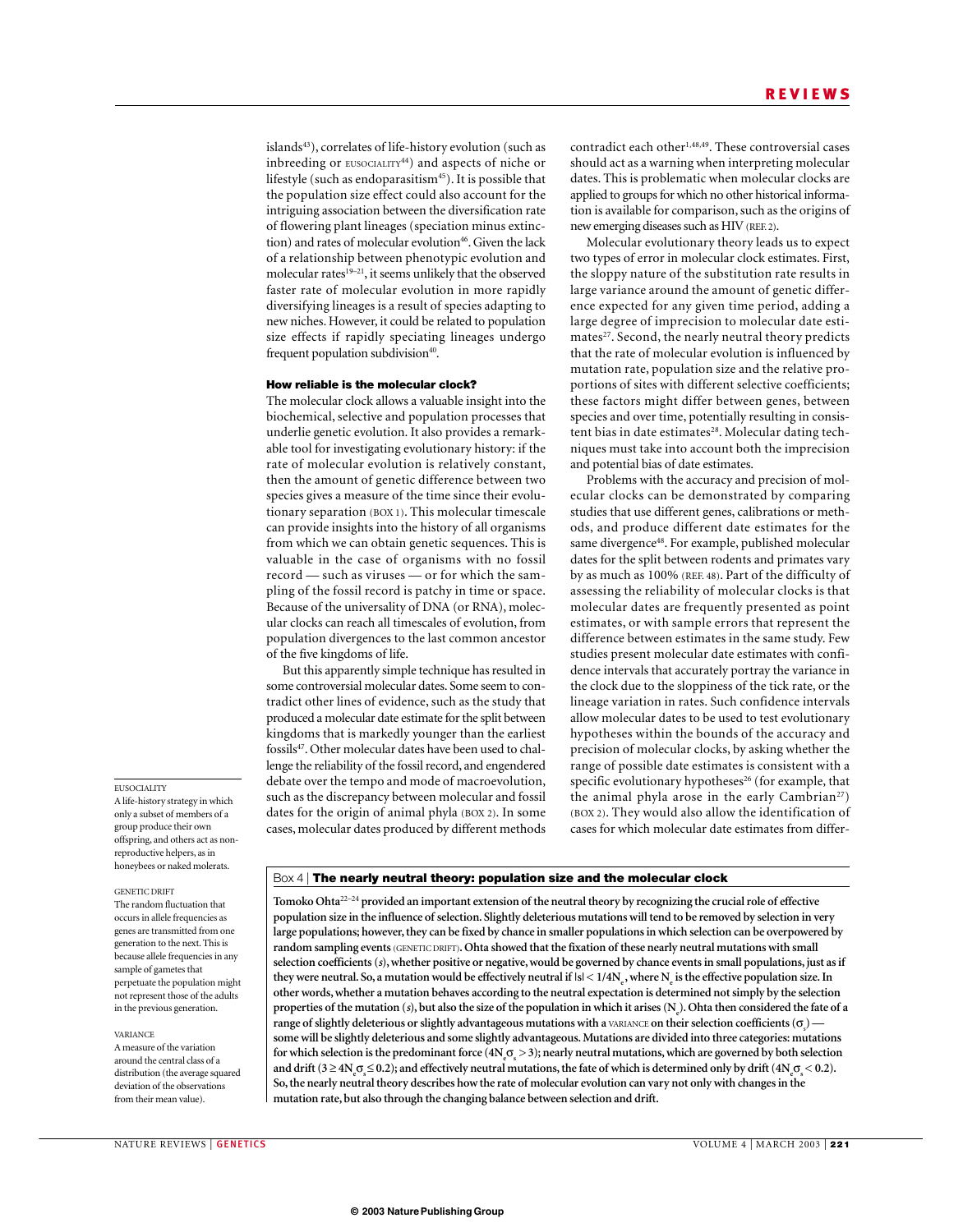## REVIEWS



Figure 2 | **A molecular clock for the Hawaiian islands. a** | The volcanic origin of the Hawaiian islands has produced a chain of islands of increasing geological age. The phylogenetic relationships of island endemic birds (for example, the drepananine (honeycreeper) species such as the amakihi, *Hemignathus virens* and the akiapolaau *Hemignathus wilsoni*, shown in the tree) and fruitflies (*Drosophila* spp.) reflect this volcanic 'conveyer belt', with the species of the oldest islands forming the deepest branch of the tree, and the younger islands on the tips of the tree. Orange lines represent the outgroups. **b,c** | Molecular dates for *Hemignathus* (panel **b**) and *Drosophila* (panel **c**) confirm this order of colonization, and produce a remarkably linear relationship between genetic divergence and time when DNA distance is plotted against island age. My, million years. Figures reproduced with permission from REF. 10 © (1998) Blackwell Publishing.



RELATIVE RATES TEST

A test for variation in the rate of molecular evolution between lineages, which compares the distance between each of a pair of taxa and an outgroup to determine the relative amount of change in each lineage since their last common ancestor.

#### TAJIMA TEST

A test for variation in the rate of molecular evolution between lineages, based on the expectation that under a uniform rate of substitution, the number of sites at which the amino-acid or nucleotide state is shared by the outgroup and only one of the two ingroups should be equal for both ingroups.

LIKELIHOOD RATIO TEST A method for hypothesis testing. The maximum of the likelihood that the data fit a full model of the data (in this case, multiple substitution rates) is compared with the maximum of the likelihood that the data fit a restricted model (a single substitution rate) and the likelihood ratio (LR) test statistic is computed. If the LR is significant, the full model provides a better fit to the data than does the restricted model.

ent studies conflicted significantly, rather than simply varied within the expected bounds of error.

The high variance that arises from residual effects makes date estimates imprecise, but lineage effects, in which different species have different characteristic rates, might bias date estimates — that is, estimates based on the assumption of a constant rate might produce consistently over- or under-estimated dates. For example, the substitution rate in murid rodents is, on average, two to three times faster than the rate in hominid primates (apes and humans)<sup>32</sup>. This difference is probably due to a combination of factors, including differences in DNA-repair mechanisms, generation time, metabolic rate and effective population size. If the genetic distance between rodents and primates is used to estimate their date of divergence by assuming a constant rate of molecular evolution, this rate difference can result in molecular dates that are consistently too old<sup>28</sup>.

Compounding these residual and lineage errors in the clock are operational errors in measuring the rate of molecular evolution, which include uncertainty in the relationships between taxa (the evolutionary tree), errors in calibration points and uncertainties in the mechanism of evolution<sup>1,49</sup>. All molecular clock methods rely on accurate estimates of the genetic distance between sequences, and, in some cases, this measurement might be biased. However, the molecular clock is an irreplaceable source of information in evolutionary biology and it would be foolish to abandon it altogether. The challenge is to develop methods that enable this valuable source of historical information to be

exploited, while allowing for the known sources of variation and recognizing the limits of precision.

## **Estimating dates when rates vary**

Several approaches have been taken to using the molecular clock when rates differ between species. The first, and most common, approach is to search for genes that have a uniform rate across all taxa under consideration, by using a 'clock test' (such as the RELATIVE RATES TEST<sup>50</sup>, the TAJIMA TEST<sup>51</sup> and the LIKELIHOOD RATIO TEST<sup>25</sup>) to detect and reject sequences that show rate variation between species<sup>27,52–54</sup>. However, these clock tests lack power for shorter sequences (or genes with low rates of change) and will detect only a relatively low proportion of cases of rate variation for the types of sequence that are typically used in molecular clock studies<sup>28</sup>. Failure to detect rate variation can cause systematic error in date estimates, because undetected rate variation can lead to consistently overestimated dates of divergence<sup>28</sup>. The move towards using much longer sequences might improve the usefulness of this approach in future.

An alternative approach to seeking rate-constant genes is to recognize the degree of rate variation in the data and to use this information to put limits on the possible divergence dates<sup>55</sup>. Estimating maximum and minimum possible rates for a given data set requires several calibration dates, which are not always available, and gives conservative assessments of molecular dates that are suitable only for rejecting particular hypotheses as being inconsistent with the data<sup>55</sup>. A more promising approach is to explicitly model rate variation over the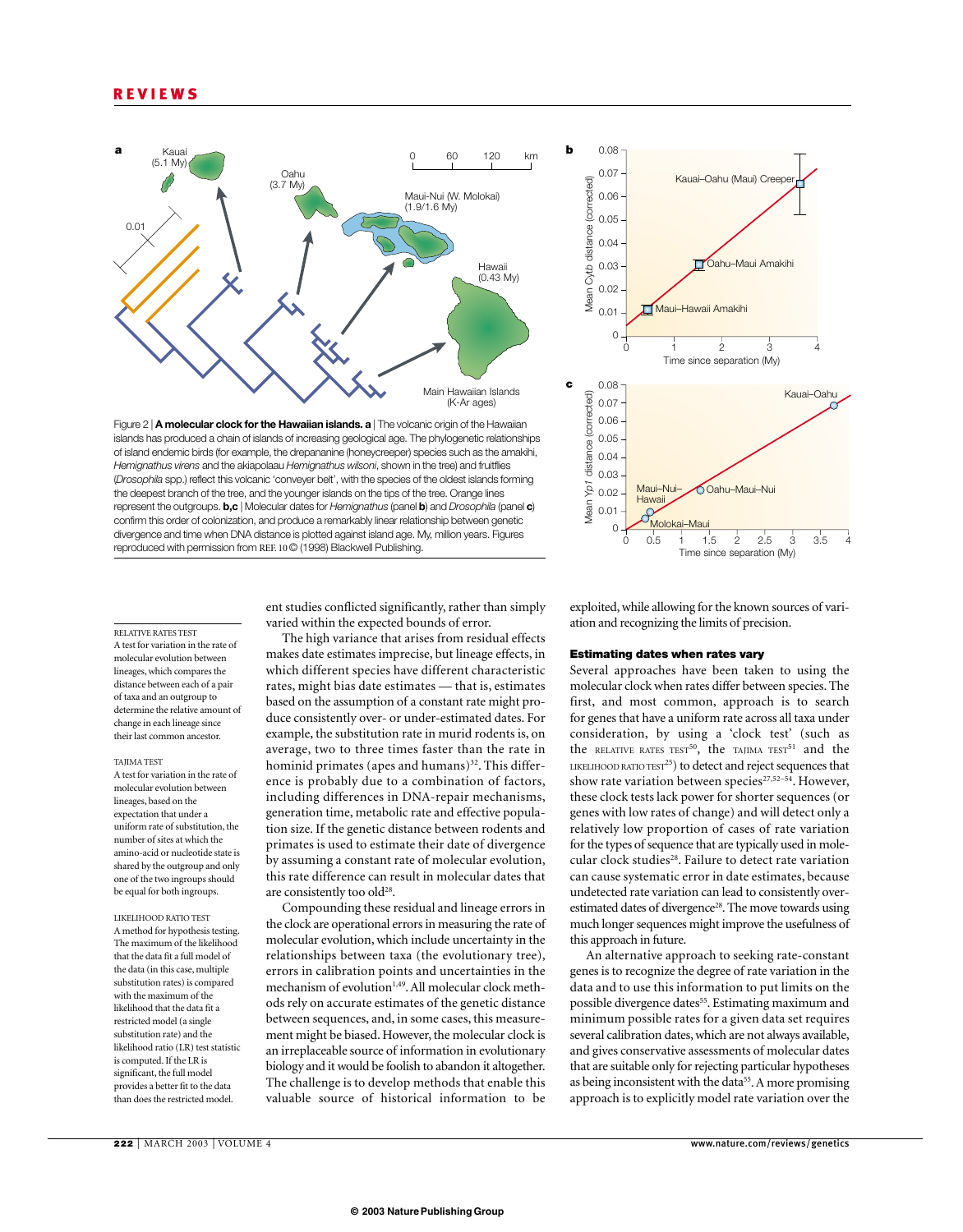phylogeny<sup>56,57</sup>. Bayesian methods<sup>57</sup>, which allow correlated rate changes between the nodes of a tree according to a specified model, are now generating much excitement in the field. For example, a recent study used Bayesian inference to propose a coordinated increase in substitution rate across all early animal lineages<sup>58</sup>, potentially explaining discrepancies between molecular and palaeontological dates for the origin of animal phyla (BOX 2) — although no mechanisms that could produce such a marked concerted change were offered. However, the method relies on the validity of many assumptions, some of which might be inappropriate for the data being tested (such as the assumption that a constant rate of lineage origination and extinction, counter to the proposed 'explosion') (BOX 2). In addition, modelling too many parameters can lead to a loss of power to distinguish between variants of a model<sup>59</sup>. The next few years will undoubtedly see important advances in the development of molecular clock methods that allow variation in rate between taxa.

Ideally, the application of rate-variable molecular clocks to estimating divergence dates would be made more reliable by understanding the processes that generate differences in substitution rate. Molecular evolutionary theory has led to the prediction that species can differ in their rate of molecular evolution through changes to traits that influence mutation rate, population size or selective coefficients, but the measurable effect of these predicted influences has only recently begun to be investigated for a wide range of taxa. Growth in genetic databases will increasingly provide the power to uncover the effect of determinants such as life history<sup>35-39</sup>, behaviour<sup>44</sup> and environment<sup>40,41</sup> on the molecular clock, which can then be used to inform methods for estimating evolutionary divergence dates from DNA sequences.

#### **Molecular clocks for emerging diseases**

One of the most practical applications of molecular clocks has been in the study of emerging viral diseases. Estimating dates for the origin of viral lineages can be the key to uncovering the cause of disease emergence<sup>2,60</sup>, yet viruses leave no fossil record and their origins are often obscure. Molecular data allow the reconstruction of the history of epidemics from extant virus samples. Viral molecular clocks are most commonly calibrated using past samples, such as sequences from stored tissue samples<sup>2,63</sup>. In the case of endogenous retroviruses (embedded in the genome of their host), dates of origin can be estimated without a calibration date by comparing the two long terminal repeats (LTRs) that flank the viral genome — a method that has helped uncover the history of viral DNA in the human genome<sup>60,61</sup>. If many calibration dates are available — for example, if a series of samples from a single infected patient<sup>62</sup> or a collection of archived samples $63$  is available  $-$  it becomes possible to test the constancy of rates across the viral phylogeny. Several dates can be used to fit a linear relationship between genetic distance and time, which might subsequently be used to estimate

the rate of molecular evolution $62$  or the time of origin of the last common ancestor of all included samples<sup>2</sup>. This method runs into statistical problems if nonindependent comparisons are used in the regression; however, this problem can be overcome in some cases by using a phylogenetic comparative method $64$ .

Viral molecular clocks also show how the degree of clock like sequence evolution varies between different taxa or genes. For some viruses — such as Dengue fever<sup>63</sup> or influenza<sup>65</sup> — observable constancy of rates provides a convincing molecular clock. But for other viruses, complex processes of molecular evolution, such as recombination and selection, cast doubt on the information value of genetic distances as a measure of time2 . Several rate-variable molecular clock methods have been developed and applied to viral sequences with serial sample dates — for example, using maximum likelihood to optimize the substitution rate over a phylogeny of sequences with known isolation dates to estimate the unknown internal nodes<sup>66</sup>. A likelihood ratio test is used to compare the fit of a single substitution rate with a multiple-rate model. Similar methods have been developed that use Bayesian statistics to select the most likely parameters of molecular evolution for a set of viral sequences, including the substitution rates and timing of ancestral nodes<sup>64</sup>.

## **Dating with confidence**

The molecular clock — a relatively constant rate of accumulation of molecular differences between species — was an unexpected discovery that has provided a window on the mechanisms that drive molecular evolution. It has also provided a universal tool for investigating the evolutionary past and processes. However, both theory and observation show that the molecular clock is much more complex than was initially supposed. We cannot expect a universal linear relationship between distance and time because of the many factors that can influence the rate of molecular evolution. This complexity throws up a challenge to develop new methods to allow historical information to be extracted from molecular data, allowing for both the sloppiness of the tick rate of the molecular clock and for the variation in molecular rate between species. There are three approaches to allowing for the variation in the rate of molecular evolution. First, molecular date estimates should be presented with confidence intervals that accurately portray the variance in the rate of molecular evolution, both in and between lineages. Second, new molecular clock methods that incorporate variation in the rate of molecular evolution should be developed. Third, an understanding of the mechanisms that generate the rate variation will inform judgement of the reliability of molecular date estimates (including the identification of cases to which molecular clocks cannot be reasonably applied). The next decade will see a growth in increasingly sophisticated methods that will allow the molecular clock to be applied to an ever-widening set of biological questions.